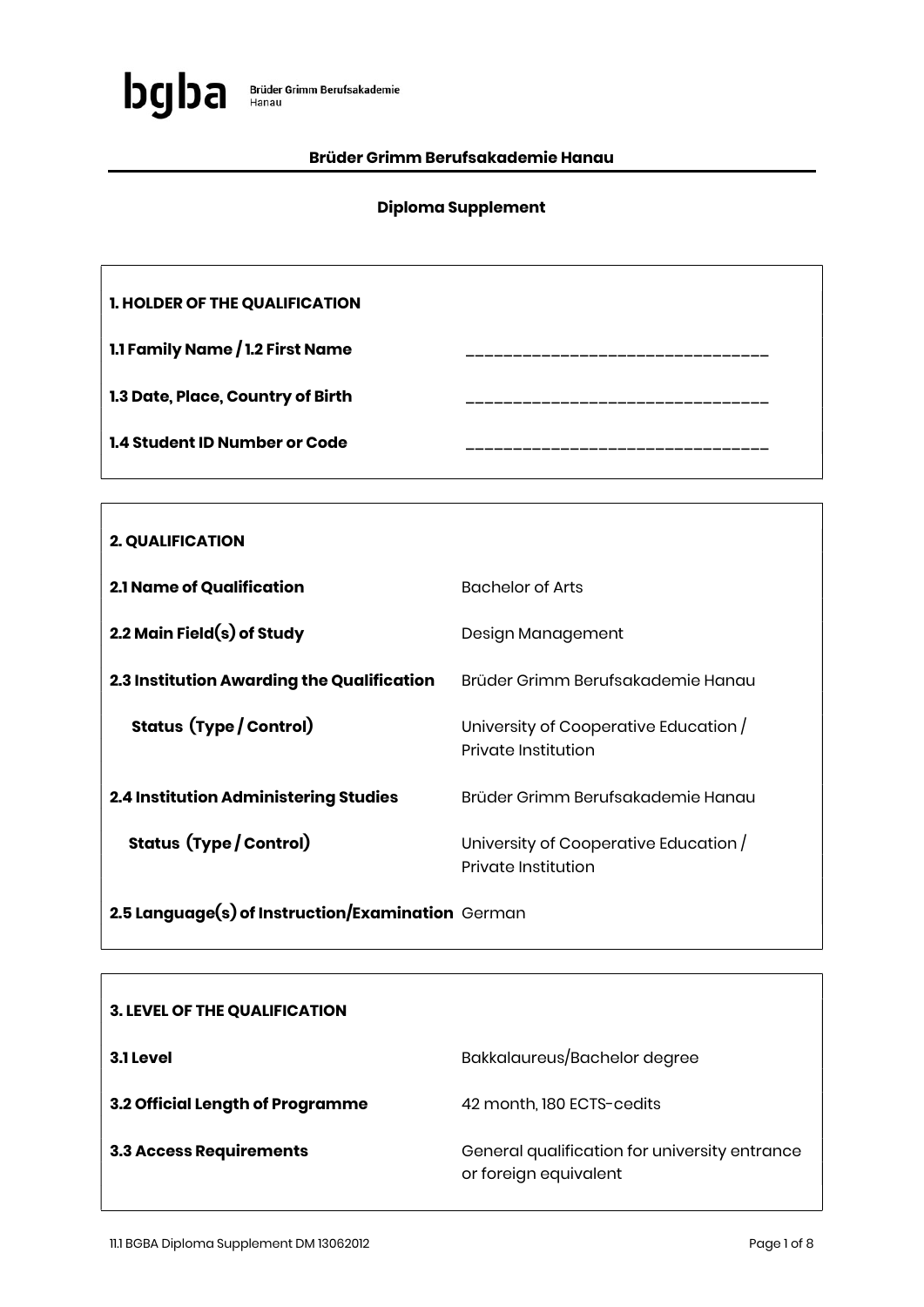## 4. CONTENTS AND RESULTS GAINED

### **4.1 Mode of Study Full-Time**

### 4.2 Programme Requirements/Qualification Profile of the Graduate

Design Management is a creative, academic study program. Over the course of seven semesters the students acquire a broad basis in design and its strategic relevance to business. The content of the learning modules "Business and Organization," "Design and Aesthetic," "Concept and Development" and "Society and Culture" prepares a student for the bachelor's degree. In the forefront stands the analysis of design as a competitive edge for management to deliver creative solutions in business and the development of design strategies.

The course of study prepares the graduate for a job in a company capitalizing on design as the differentiating success factor in the market. The profile of the BA graduate in Design Management is nurtured through a broad contextual knowledge base of the correlation between product and creative projects, as well as technical commercial processes and the available markets.

Occupational handicrafts training with an emphasis on artisanship (gold- and silversmith, metal work, engraving or a similar career path) are integrated in the dual study program. This leads, in three-and-a-half years, to an occupational final exam. The training program occurs in an external company or with the cooperative partner of the BGBA Hanau, the Hanau State Drawing Academy. The time spent with a company and the academic curriculum are coordinated to complement one another as regards content and structure. Through successful completion of all 33 modules the students acquire 180 ECTS credits. One-hundred-and-21 ECTS are earned for the theoretical modules and 59 ECTS credits are earned for the practical modules. The teaching methods and test forms are adapted to the specific demands of the Design Management study program. Successful completion of the dual BA study program paves the way to access in the master's program.

### 4.3 Programme Details

A detailed list of the courses and performance records may be found in the "Transcript of records" as well as in the "Prüfungszeugnis" (examination certificate).

| 4.4 Grading Scheme German grades |                | German text  | Description                                                         |
|----------------------------------|----------------|--------------|---------------------------------------------------------------------|
|                                  |                | sehr gut     | Very Good - outstanding                                             |
|                                  |                |              | performance                                                         |
|                                  | $\overline{2}$ | gut          | Good - above the average                                            |
|                                  |                |              | standards                                                           |
|                                  | 3              | befriedigend | Satisfactory $-$ meets the                                          |
|                                  |                |              | average standards                                                   |
|                                  | 4              | ausreichend  | Sufficient - performance                                            |
|                                  |                |              | Meets the minimum criteria                                          |
|                                  | 5              |              | nicht ausreichend Fail - Further work is required                   |
| ECTS grade:                      |                |              | excellent: A, very good: B, good: C, satisfactory: D, sufficient: E |

### 4.5 Overall Classification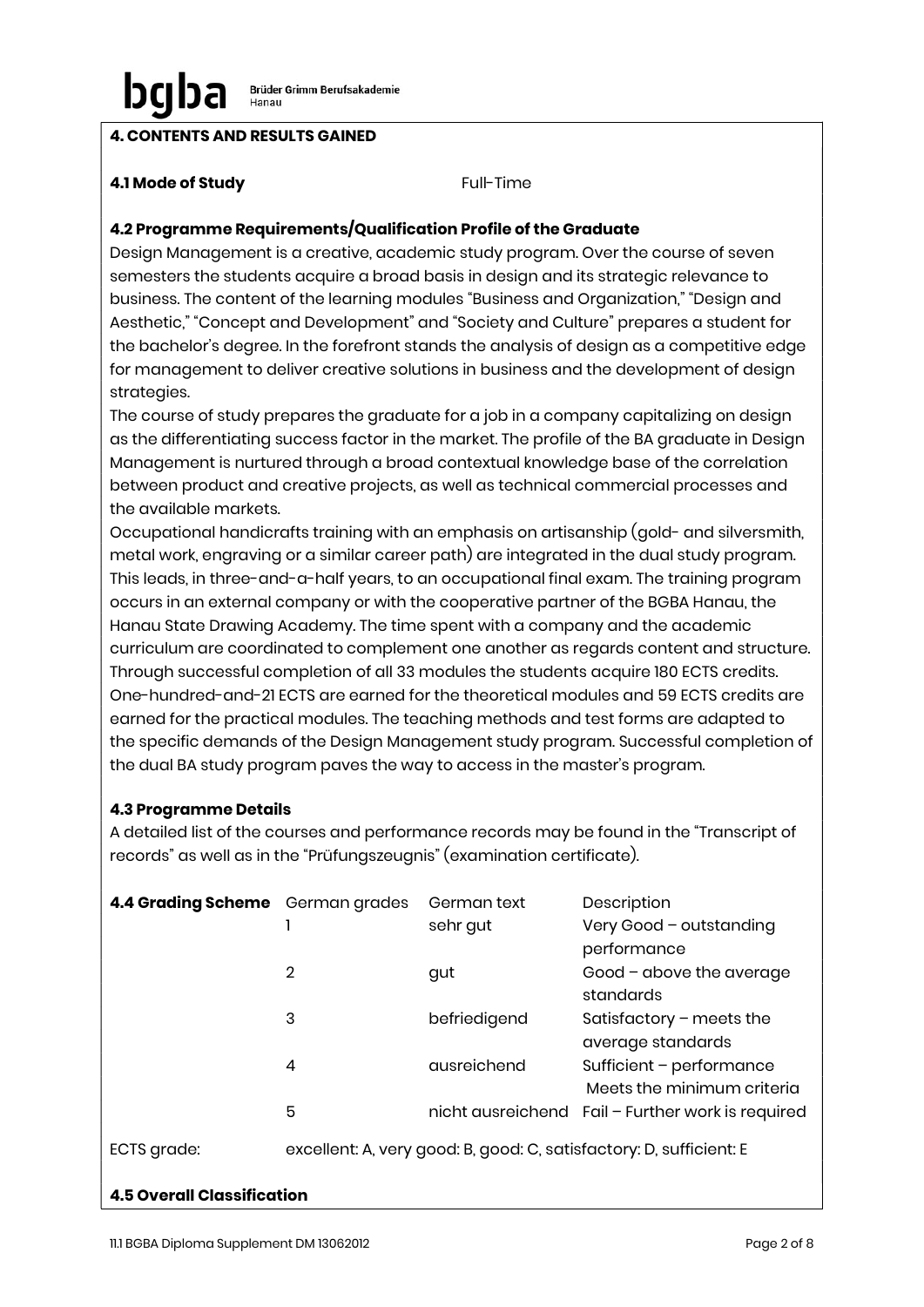

| 5. FUNCTION OF THE QUALIFICATION |                                                                                     |
|----------------------------------|-------------------------------------------------------------------------------------|
| 5.1 Access to Further Study      | Qualifies to apply for admission for graduate<br>study programmes (Magister/Master) |
| <b>5.2 Professional Status</b>   | Design Manager                                                                      |

| <b>6. ADDITIONAL INFORMATION</b>       |                                         |
|----------------------------------------|-----------------------------------------|
| <b>6.1 Additional Information</b>      |                                         |
| <b>6.2 Further Information Sources</b> | see www.brueder-grimm-berufsakademie.de |

| <b>7. CERTIFICATION</b> | This diploma supplement refers to the      |
|-------------------------|--------------------------------------------|
|                         | following original documents:              |
|                         | - Bachelor-Urkunde/Certificate vom (Datum) |
|                         | - Zeugnis/Grade-Transcript vom (Datum)     |
|                         |                                            |

Certification Date:

Chairman Examination Committee (Official Stamp/Seal)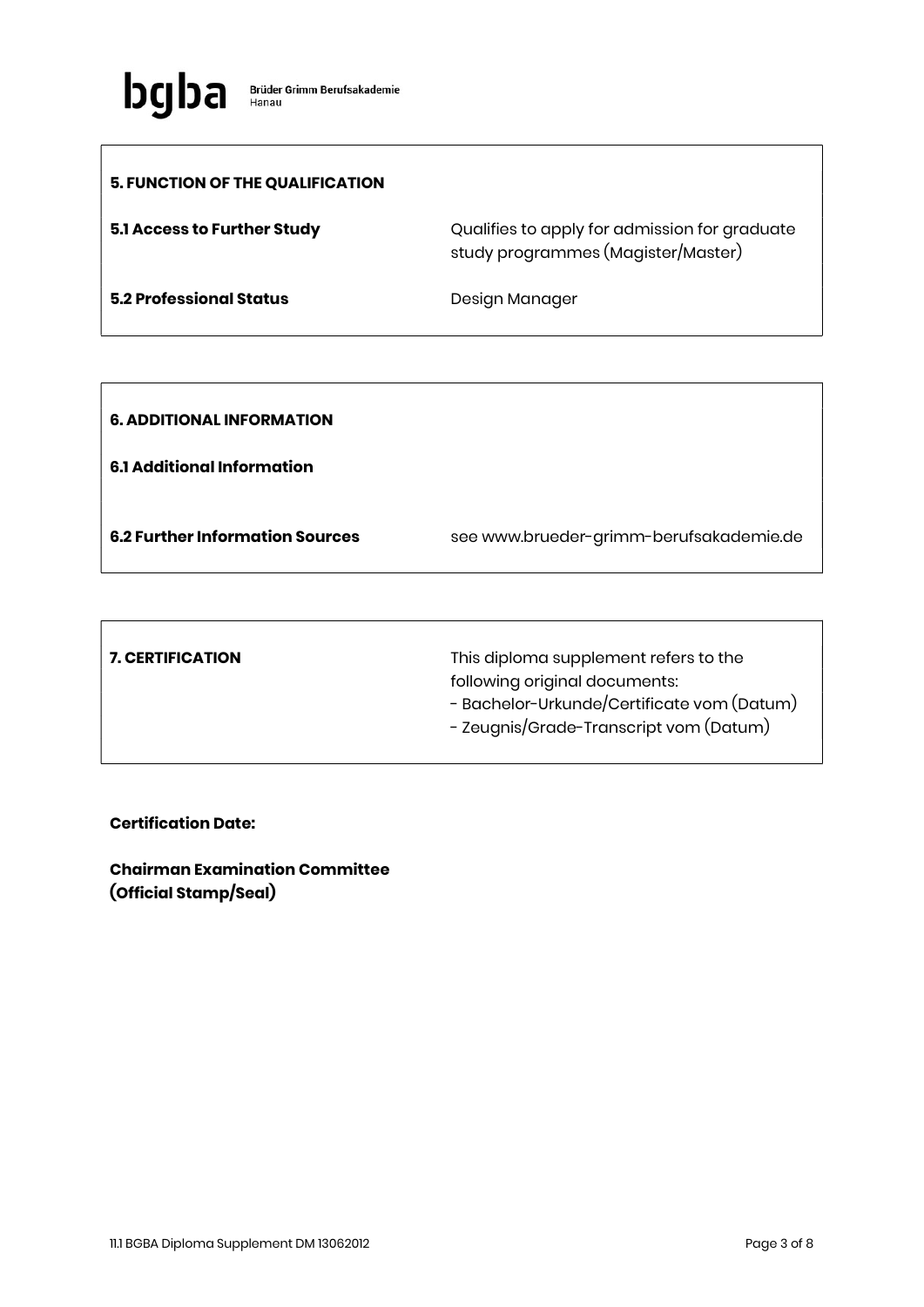

### 8. NATIONAL HIGHER EDUCATION SYSTEM

The information on the national higher education system on the following pages provides a context for the qualification and the type of higher education that awarded it.

#### 8. INFORMATION ON THE GERMAN HIGHER EDUCATION SYSTEM

#### 8.1 Types of Institutions and Institutional Status

Higher education (HE) studies in Germany are offered at three types of Higher Education Institutions (HEI).

- Universitäten (Universities) including various specialized institutions, offer the whole range of academic disciplines. In the German tradition, universities focus in particular on basic research so that advanced stages of study have mainly theoretical orientation and research-oriented components.
- Fachhochschulen (Universities of Applied Sciences) concentrate their study programmes in engineering and other technical disciplines, business-related studies, social work, and design areas. The common mission of applied research and development implies a distinct application-oriented focus and professional character of studies, which include integrated and supervised work assignments in industry, enterprises or other relevant institutions.
- Kunst- und Musikhochschulen (Universities of Art/Music) offer studies for artistic careers in fine arts, performing arts and music; in such fields as directing, production, writing in theatre, film, and other media; and in a variety of design areas, architecture, media and communication.

Higher Education Institutions are either state or state-recognized institutions. In their operations, including the organization of studies and the designation and award of degrees, they are both subject to higher education legislation.

#### 8.2 Types of Programmes and Degrees Awarded

Studies in all three types of institutions have traditionally been offered in integrated "long" (one-tier) programmes leading to Diplom- or Magister Artium degrees or completed by a Staatsprüfung (State Examination).

Within the framework of the Bologna-Process one-tier study programmes are successively being replaced by a two-tier study system. Since 1998, a scheme of first- and second-level degree programmes (Bachelor and Master) was introduced to be offered parallel to or instead of integrated "long" programmes. These programmes are designed to provide enlarged variety and flexibility to students in planning and pursuing educational objectives, they also enhance international compatibility of studies.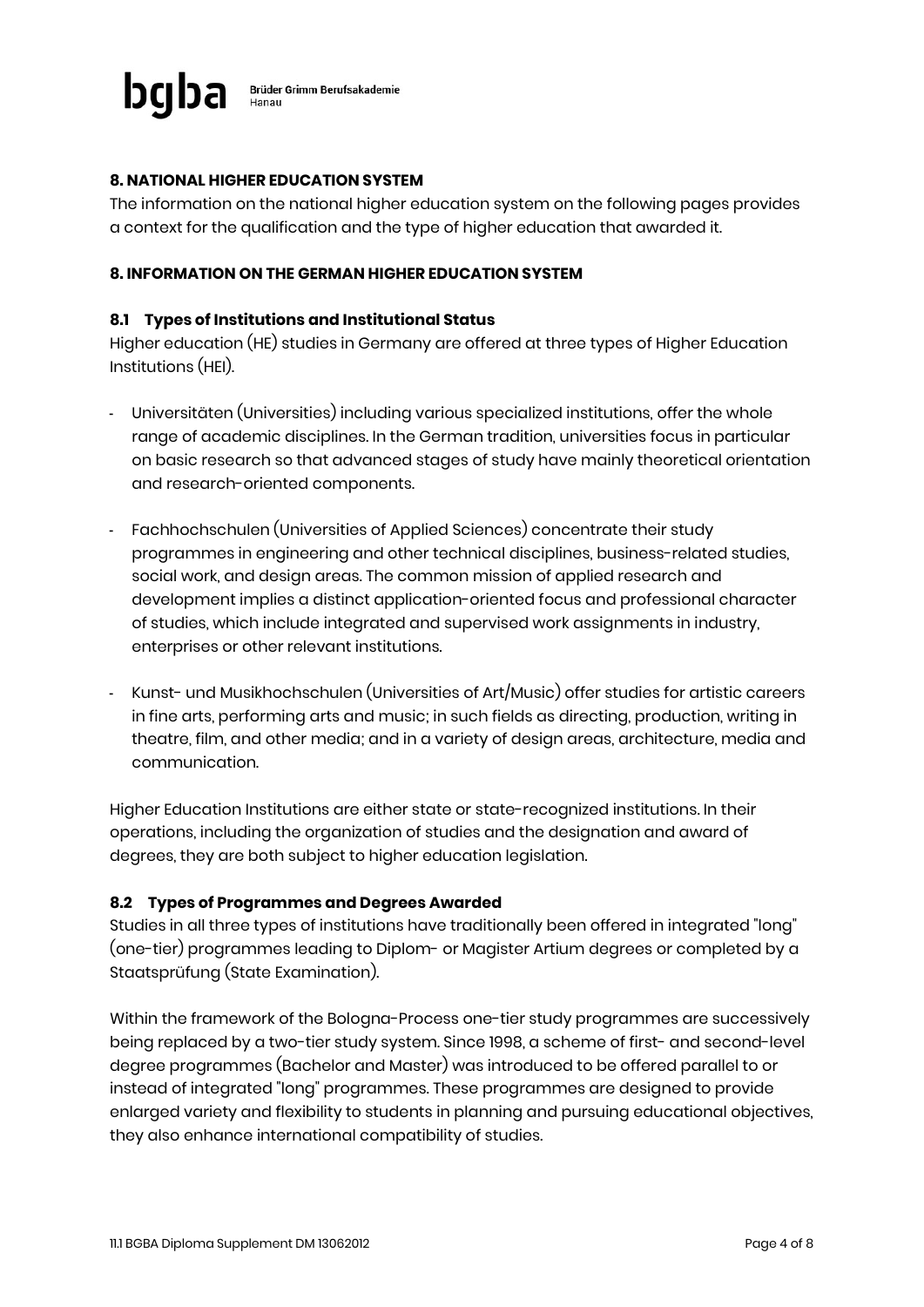#### bgl **Brüder Grimm Berufsakademie** Hanau

The German Qualification Framework for Higher Education Degrees describes the degrees of the German Higher Education System. It contains the classification of the qualification levels as well as the resulting qualifications and competencies of the graduates.

For details cf. Sec. 8.4.1, 8.4.2, and 8.4.3 respectively. Table 1 provides a synoptic summary.

# 8.3 Approval/Accreditation of Programmes and Degrees

To ensure quality and comparability of qualifications, the organization of studies and general degree requirements have to conform to principles and regulations established by the Standing Conference of the Ministers of Education and Cultural Affairs of the Länder in the Federal Republic of Germany (KMK). In 1999, a system of accreditation for programmes of study has become operational under the control of an Accreditation Council at national level. All new programmes have to be accredited under this scheme; after a successful accreditation they receive the quality-label of the Accreditation Council.



Table 1: Institutions, Programmes and Degrees in German Higher Education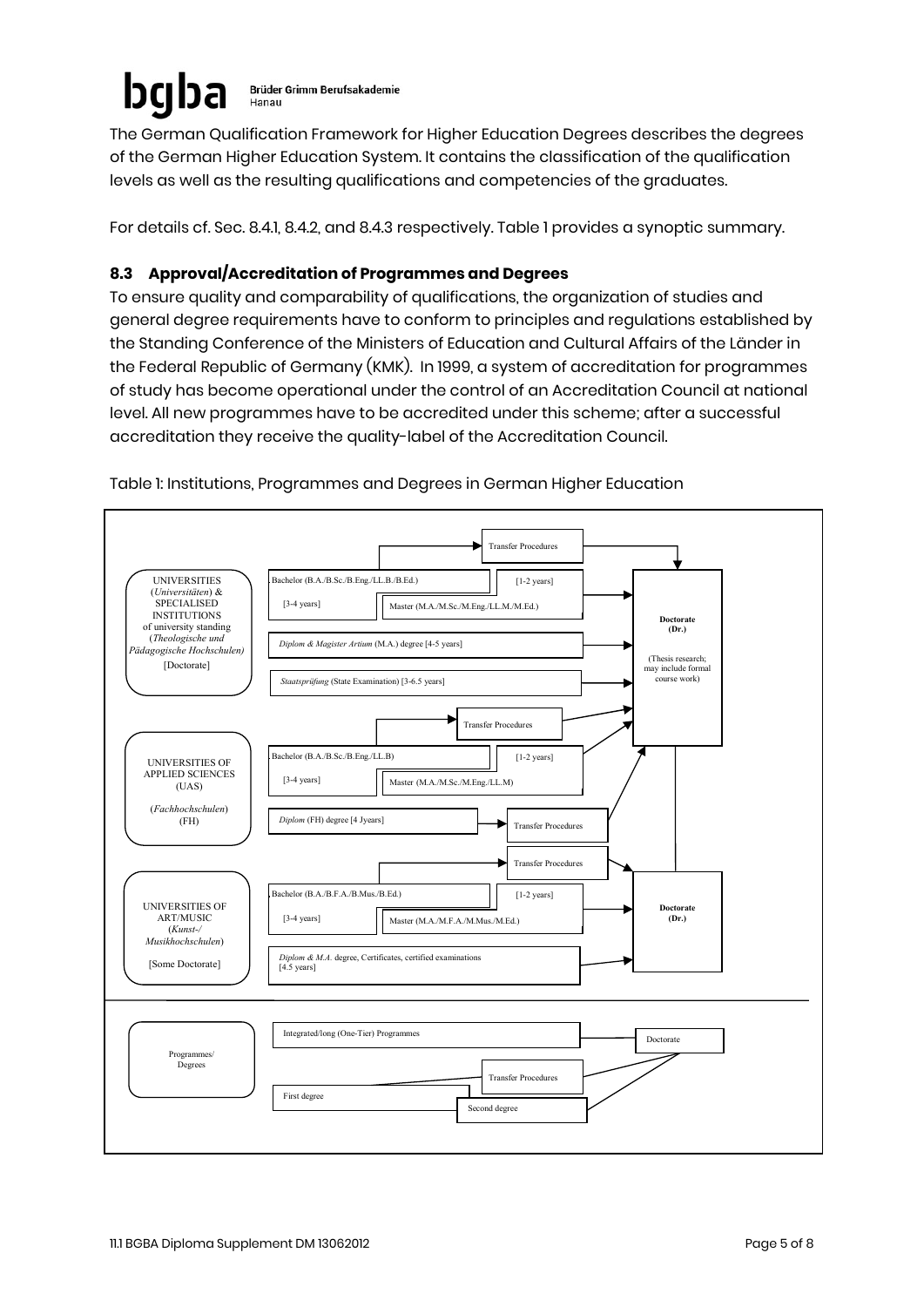

## 8.4 Organization and Structure of Studies

The following programmes apply to all three types of institutions. Bachelor's and Master's study courses may be studied consecutively, at various higher education institutions, at different types of higher education institutions and with phases of professional work between the first and the second qualification. The organization of the study programmes makes use of modular components and of the European Credit Transfer and Accumulation System (ECTS) with 30 credits corresponding to one semester.

#### 8.4.1 Bachelor

Bachelor degree study programmes lay the academic foundations, provide methodological skills and lead to qualifications related to the professional field. The Bachelor degree is awarded after 3 to 4 years.

The Bachelor degree programme includes a thesis requirement. Study courses leading to the Bachelor degree must be accredited according to the Law establishing a Foundation for the Accreditation of Study Programmes in Germany.

First degree programmes (Bachelor) lead to Bachelor of Arts (B.A.), Bachelor of Science (B.Sc.), Bachelor of Engineering (B.Eng.), Bachelor of Laws (LL.B.), Bachelor of Fine Arts (B.F.A.), Bachelor of Music (B.Mus.) or Bachelor of Education (B.Ed.).

#### 8.4.2 Master

Master is the second degree after another 1 to 2 years. Master study programmes may be differentiated by the profile types "practice-oriented" and "research-oriented". Higher Education Institutions define the profile.

The Master degree study programme includes a thesis requirement. Study programmes leading to the Master degree must be accredited according to the Law establishing a Foundation for the Accreditation of Study Programmes in Germany.

Second degree programmes (Master) lead to Master of Arts (M.A.), Master of Science (M.Sc.), Master of Engineering (M.Eng.), Master of Laws (L.L.M.), Master of Fine Arts (M.F.A.), Master of Music (M.Mus.) or Master of Education (M.Ed.). Master study programmes which are designed for continuing education may carry other designations (e.g. MBA).

### 8.4.3 Integrated "Long" Programmes (One-Tier):

Diplom degrees, Magister Artium, Staatsprüfung

An integrated study programme is either mono-disciplinary (Diplom degrees, most programmes completed by a Staatsprüfung) or comprises a combination of either two major or one major and two minor fields (Magister Artium). The first stage (1.5 to 2 years) focuses on broad orientations and foundations of the field(s) of study. An Intermediate Examination (Diplom-Vorprüfung for Diplom degrees; Zwischenprüfung or credit requirements for the Magister Artium) is prerequisite to enter the second stage of advanced studies and specializations. Degree requirements include submission of a thesis (up to 6 months duration) and comprehensive final written and oral examinations. Similar regulations apply to studies leading to a Staatsprüfung. The level of qualification is equivalent to the Master level.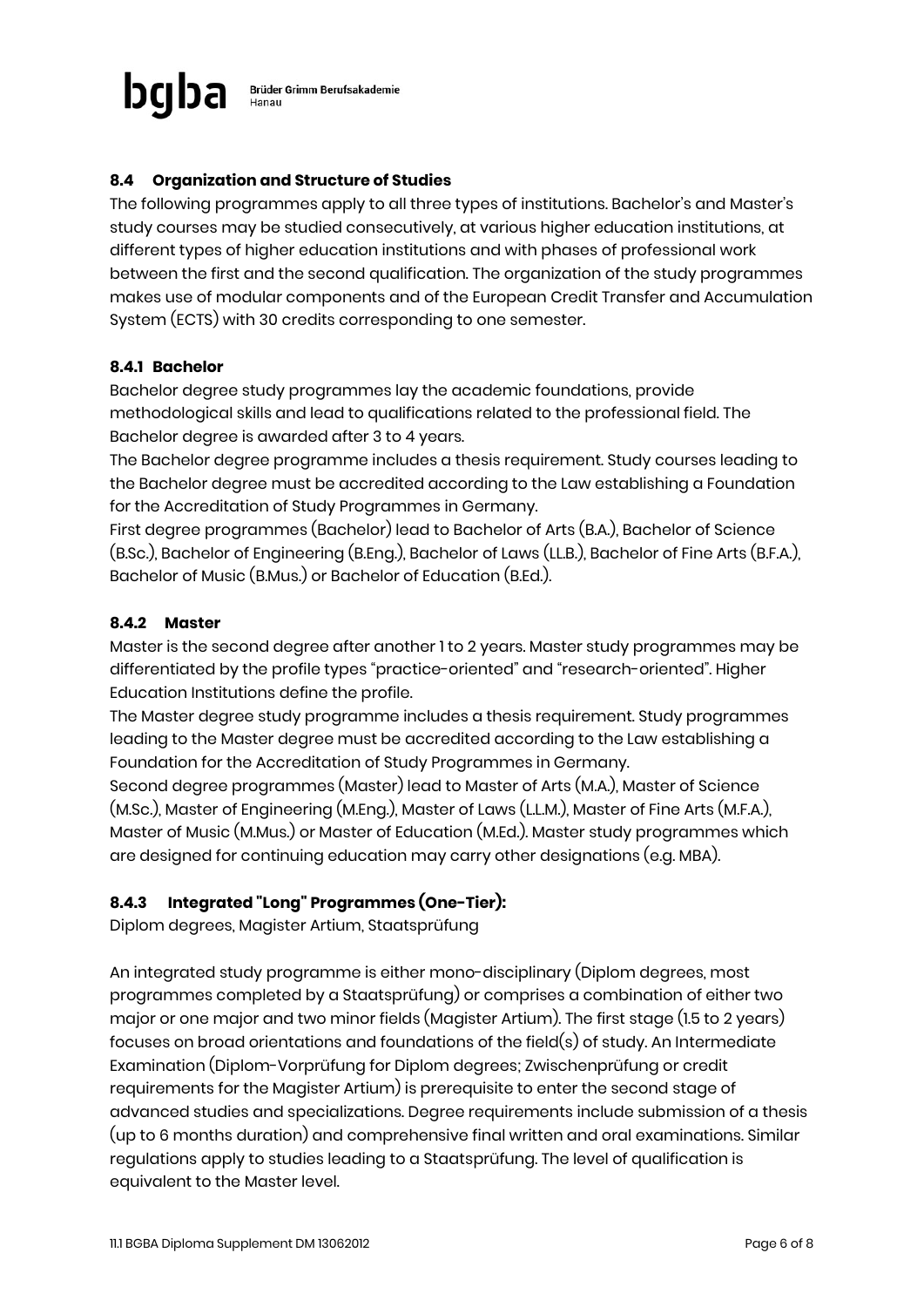

- Integrated studies at Universitäten (U) last 4 to 5 years (Diplom degree, Magister Artium) or 3 to 6.5 years (Staatsprüfung). The Diplom degree is awarded in engineering disciplines, the natural sciences as well as economics and business. In the humanities, the corresponding degree is usually the Magister Artium (M.A.). In the social sciences, the practice varies as a matter of institutional traditions. Studies preparing for the legal, medical and pharmaceutical professions are completed by a Staatsprüfung. This applies also to studies preparing for teaching professions of some Länder.
- The three qualifications (Diplom, Magister Artium and Staatsprüfung) are academically equivalent. They qualify to apply for admission to doctoral studies. Further prerequisites for admission may be defined by the Higher Education Institution, cf. Sec. 8.5.
- Integrated studies at Fachhochschulen (FH)/Universities of Applied Sciences (UAS) last 4 years and lead to a Diplom (FH) degree. While the FH/UAS are non-doctorate granting institutions, qualified graduates may apply for admission to doctoral studies at doctorate-granting institutions, cf. Sec. 8.5.
- Studies at Kunst- and Musikhochschulen (Universities of Art/Music etc.) are more diverse in their organization, depending on the field and individual objectives. In addition to Diplom/Magister degrees, the integrated study programme awards include Certificates and certified examinations for specialized areas and professional purposes.

## 8.5 Doctorate

Universities as well as specialized institutions of university standing and some Universities of Art/Music are doctorate-granting institutions. Formal prerequisite for admission to doctoral work is a qualified Master (UAS and U), a Magister degree, a Diplom, a Staatsprüfung, or a foreign equivalent. Particularly qualified holders of a Bachelor or a Diplom (FH) degree may also be admitted to doctoral studies without acquisition of a further degree by means of a procedure to determine their aptitude. The universities respectively the doctorate-granting institutions regulate entry to a doctorate as well as the structure of the procedure to determine aptitude. Admission further requires the acceptance of the Dissertation research project by a professor as a supervisor.

## 8.6 Grading Scheme

The grading scheme in Germany usually comprises five levels (with numerical equivalents; intermediate grades may be given): "Sehr Gut" (1) = Very Good; "Gut" (2) = Good; "Befriedigend" (3) = Satisfactory; "Ausreichend" (4) = Sufficient; "Nicht ausreichend" (5) = Non-Sufficient/Fail. The minimum passing grade is "Ausreichend" (4). Verbal designations of grades may vary in some cases and for doctoral degrees.

In addition institutions partly already use an ECTS grading scheme.

## 8.7 Access to Higher Education

The General Higher Education Entrance Qualification (Allgemeine Hochschulreife, Abitur) after 12 to 13 years of schooling allows for admission to all higher educational studies. Specialized variants (Fachgebundende Hochschulreife) allow for admission to particular disciplines. Access to Fachhochschulen (UAS) is also possible with a Fachhochschulreife,